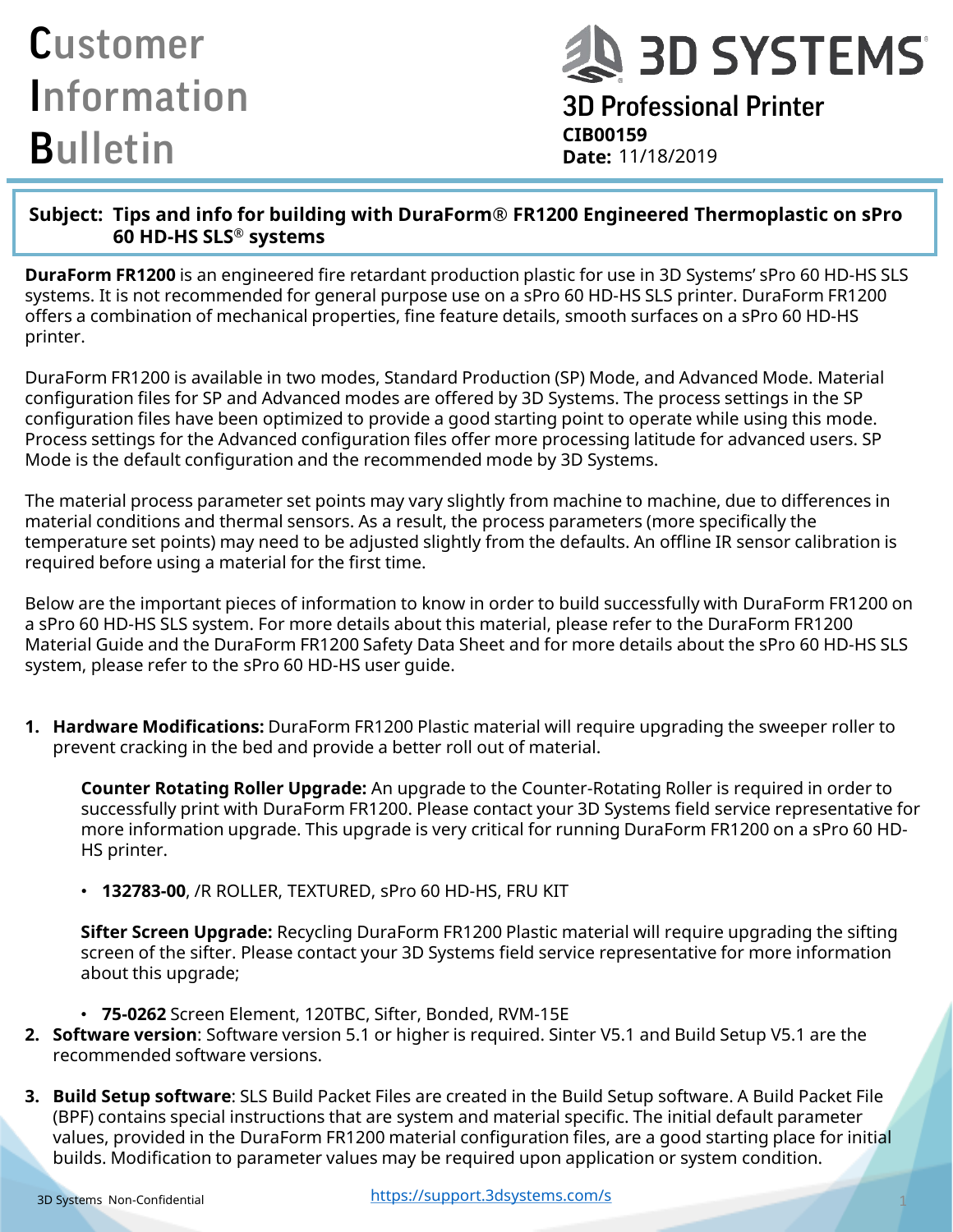**A 3D SYSTEMS** 

3D Professional Printer **CIB00159 Date:**

**Subject: Tips and info for building with DuraForm® FR1200 Engineered Thermoplastic on sPro 60 HD-HS SLS® systems**

**4. Material Configuration files**: LS 5.1 material configuration files are available for download from the 3D Systems website, InfoCenter.3Dsystems.com>ProductionPrinters>SLS>sPro 60. The values in the material config will be a good starting point for initial builds with DuraForm FR1200.

**NOTE:** Two material configuration files are offered with DuraForm FR1200: SP mode, and Advanced mode; SP mode contains default values for general fire retardant parts building. Advanced mode allows users to modify values to achieve desired properties (this mode may extend scanning layer times). These material configuration files offer recommended parameters. Customers running DuraForm FR1200 may need to optimize certain parameters for their systems.

**NOTE:** A setting of 5 lpm for N2 laser window flow is recommended for DuraForm FR1200 Material.

**5. SP vs Advanced mode**: SP mode controls the limits of the sPro system to ensure customer get the performance they desire and removes variability that could occur during the standard print process. The Advanced mode offers more processing latitude for advanced users, and increases the allowed range for many of the parameter values.

**NOTE**: It is the customer's responsibility to validate results such as part quality and mechanical properties at the parameter values they use in Advanced Mode. Also, customers/users should note that 3DSystems Field Service might require the use of the SP mode during troubleshooting issues.

| <b>Parameter</b>                  | <b>DuraForm FR1200 SP mode</b> |
|-----------------------------------|--------------------------------|
|                                   |                                |
| Part Bed Heater Set Point         | 173°C                          |
| <b>Feed Temperature Set Point</b> | 145°C                          |
| Powder Layer Thickness            | $0.1$ mm                       |
| <b>Fill Laser Power</b>           | 40 W                           |
| <b>Outline Laser Power</b>        | 13 W                           |
| <b>Scan Spacing</b>               | $0.20$ mm                      |
| <b>Fill Scan Count</b>            | 1                              |
| <b>Outline Scan Count</b>         | 1                              |
| SinterScan™                       |                                |

The following table highlights the default process parameter values for the SP print mode

**NOTE:** Flammability properties are limited by part thickness. The minimum wall thickness of the part to pass a 12 second FAR25.853 test is 2.0 mm.

**6. Shrink and Beam offsets**: The shrinkage of 100% fresh DuraForm FR1200 is slightly close to 3%. You should expect to evaluate and adjust the scale values used to compensate for shrink. Note that shrinkage may vary slightly based on part geometry. The following table offers the starting values to use for scale and beam offsets. These are the same values as in the material configuration file.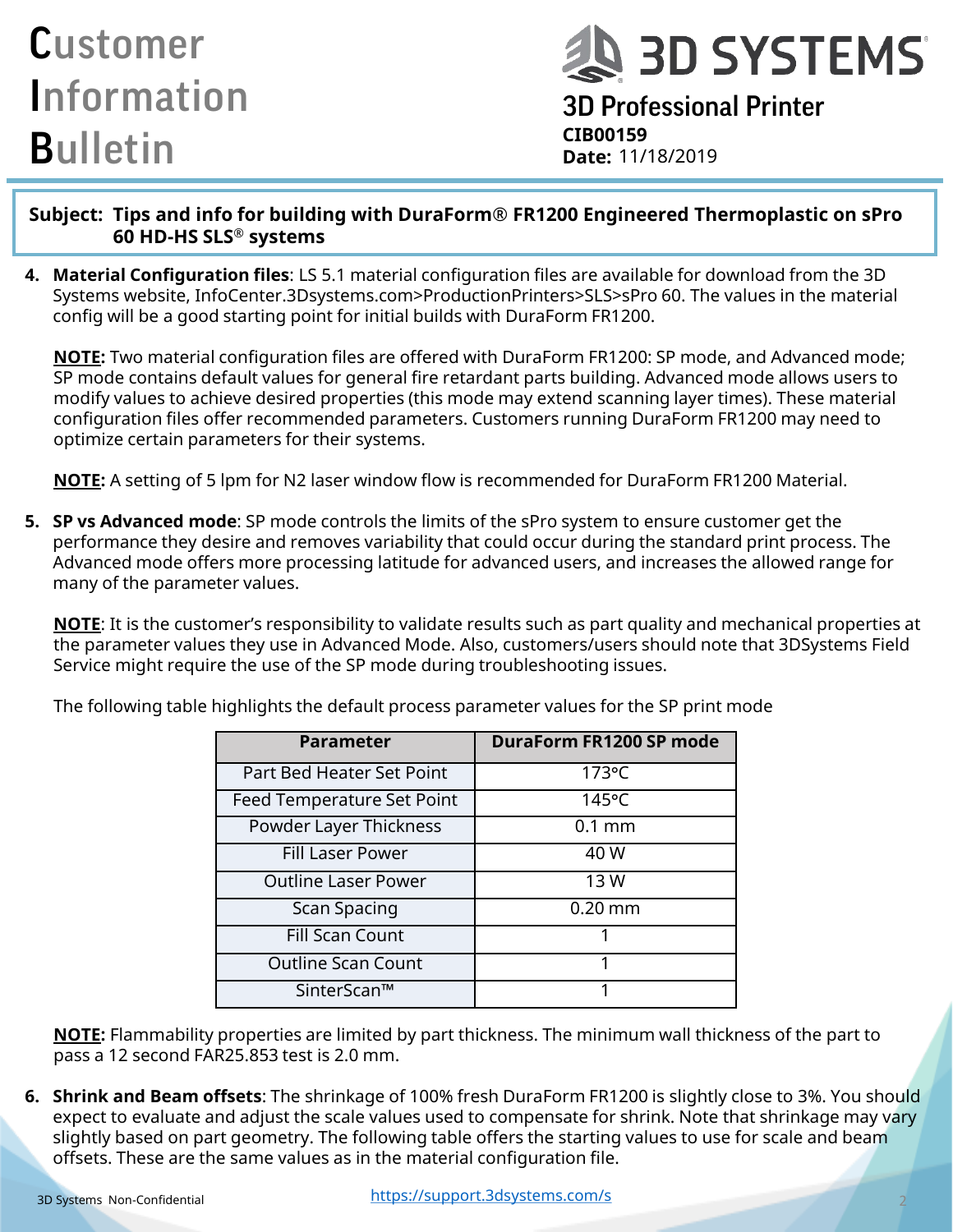

3D Professional Printer **CIB00159 Date:**

**Subject: Tips and info for building with DuraForm® FR1200 Engineered Thermoplastic on sPro 60 HD-HS SLS® systems**

| <b>Parameter</b> | DuraForm FR1200 SP mode |
|------------------|-------------------------|
| X scale          | 1.034                   |
| Y scale          | 1.034                   |
| Z scale          | 1.0240-1.181E-5z        |
| X Fill offset    | $0.254$ mm              |
| Y Fill offset    | 0.254mm                 |
| X outline offset | $0.229$ mm              |
| Y outline offset | $0.229$ mm              |
| Parameter        | DuraForm FR1200 SP mode |
| X scale          | 1.034                   |

- **7. Part orientation in the SLS build volume:** There are three primary considerations relative to part orientation.
	- Large "blocky" sections or structures are susceptible to distortion (post-build curl). Rotating the .stl file a few degrees about X and/or Y can help to mitigate this distortion. Rotation to 30 degrees is shown to give good properties and less distortion.
	- Start these demanding parts later in the build (at greater Z) after other parts have already been built underneath.
	- Parts with wide flat bottoms are recommended to be oriented by 10 degrees in X and Y to eliminate distortion (i.e. bowing) at the bottom.
	- It is recommended to orient parts to match flat surfaces with the XY plane to reduce surface area on parts to optimize the flammability properties of the material.
- **8. LEAN:** Lean is a type of post build distortion. Lean occurs at the boundary of the acceptable build area, where the shrinkage of a part has different rates for different regions. Maintaining the most uniform temperature distribution, by modifying the various Heater Ratios, the Cylinder Heater Set Point, and the Piston Heater Set Point will minimize lean.
- **9. Routine maintenance:** Avoid leveling powder while purging the system. Exercise care when removing powder residue from sensitive surfaces. Powder buildup should be vacuumed and oily residue should be wiped with a scratch-resistant cloth. Clean laser window with mild liquid detergent under running warm water, then clean with ethanol and a dust- free lens wiping tissue. Refer to the sPro 60 HD-HS user guide and DuraForm FR1200 material guide for more details.

Routinely clean the roller with a clean wipe with alcohol. During the build process, the components of the material tend to form a film on the roller as the material smokes when the laser is scanning the bed. This film may create a smooth surface that covers the rough pattern of the roller.

**10. Material handling**: Follow proper PPE when handling DuraForm FR1200. This includes safety glasses, protective gloves, and a dust mask. Please refer to the sPro 60 HD-HS user guide and the DuraForm FR1200 material guide and DuraForm FR1200 Safety Data Sheet for more details.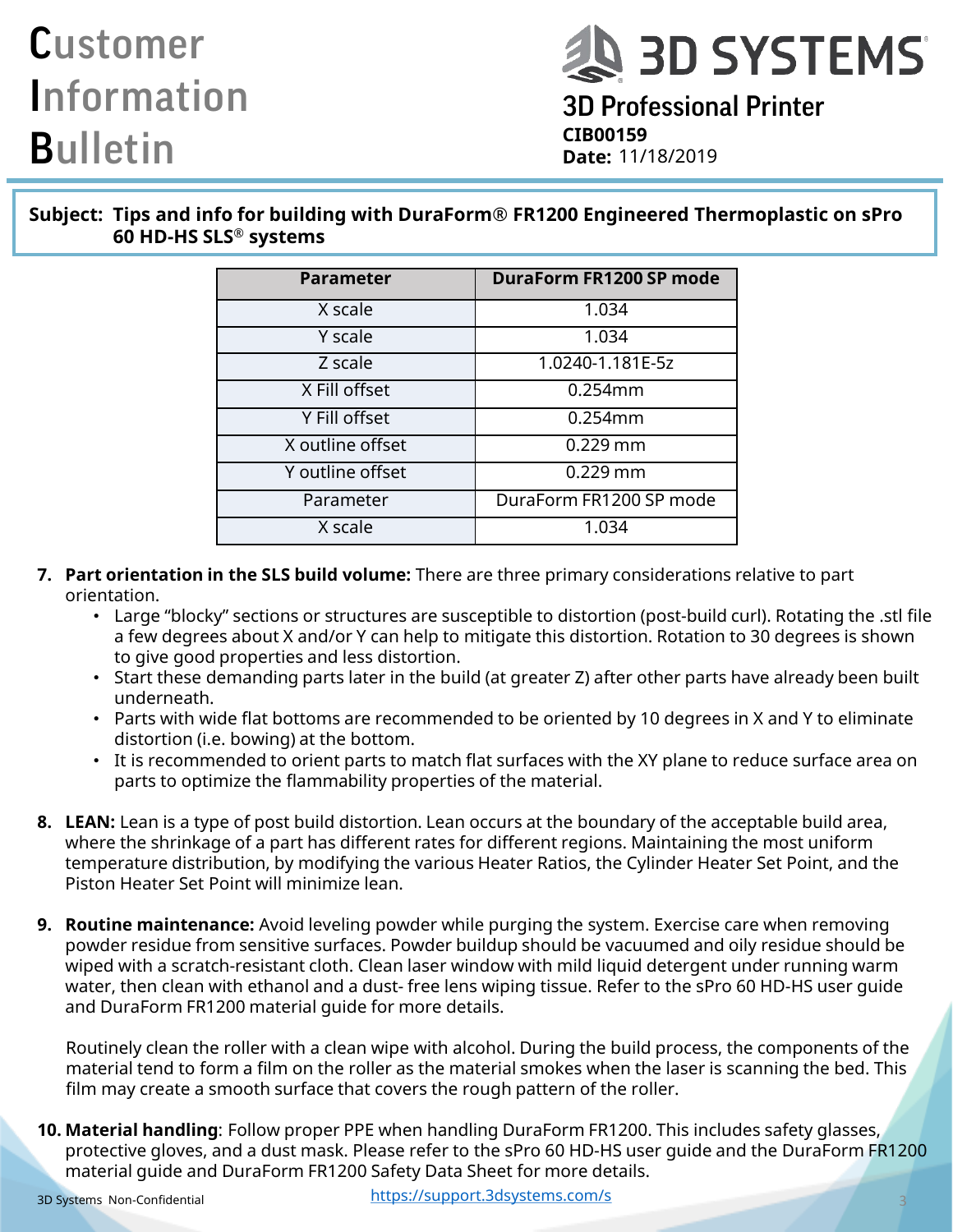**J 3D SYSTEMS** 

3D Professional Printer **CIB00159 Date:**

**Subject: Tips and info for building with DuraForm® FR1200 Engineered Thermoplastic on sPro 60 HD-HS SLS® systems**

**11. Part Breakout, Powder Recycling & Sifting**: Do not remove the print cake from the process chamber until the part bed temperature is approximately 85°C. Allow parts to continue cooling to 50°C before trying to break them out of the print cake.

After a print with DuraForm FR1200, loose material from the print cake should **not** be sifted and reused in another print. The recycling of this specialty material is not recommended in order to maintain consistent material and fire retardant properties. Additionally, if 100% fresh material is not used, problems such as variable shrinkages and surface imperfections like "orange peel" may appear.

For the sPro 60 HD-HS system, the part breakout, powder sifting and powder recycling operations are performed at a station called the Break Out Station (BOS) System.

Should you (the customer) decide to recycle material, remove loose powder surrounding the parts with a brush. Use a combination of part breakout tools and a bead blaster to fully remove the powder adhering to the parts. Sift the loose powder into a container. Discard any hard, chunky powder and the powder directly surrounding the parts.

**12. Blending Fresh and Used Powder**: 3D Systems recommends using 100% Fresh material to maintain the integrity of flammability and mechanical properties.

**NOTE:** For a sPro 60 HD-HS system, the overflow powder is collected in bins to the side of the feed pistons. Settings (Smart Feed) for DuraForm FR1200 have been optimized to reduce the amount of Overflow, and optimize the use of Fresh material.

It is not recommended to recycle part cake material into a blend. If you decide to recycle material, use only fresh and overflow material. To blend FR1200 it is recommended to use a tumble mixer at less than 50 rpm for approximately 10 to 15 minutes. Once blended the material must be sifted with a 120TBC mesh size screen to avoid any agglomeration of large particles.

**NOTE:** Parts will require proper validation and qualification of mechanical and flammability properties resulting from the blend of recycled material by the customer.

**NOTE:** Approximately 0.55 Kgs (1.3 liters) of powder is required for every 10 mm of z-height (please include warmup, build, and cool down heights for calculation). This number holds true when the volume percentage of parts in a build is about 8%. For builds with higher part volume percentage a larger quantity of powder will be required. Preview or Build Time Estimate will update the Information tab in Build Setup with the amount of powder required to complete a build.

#### **13. Additional Settings Information:**